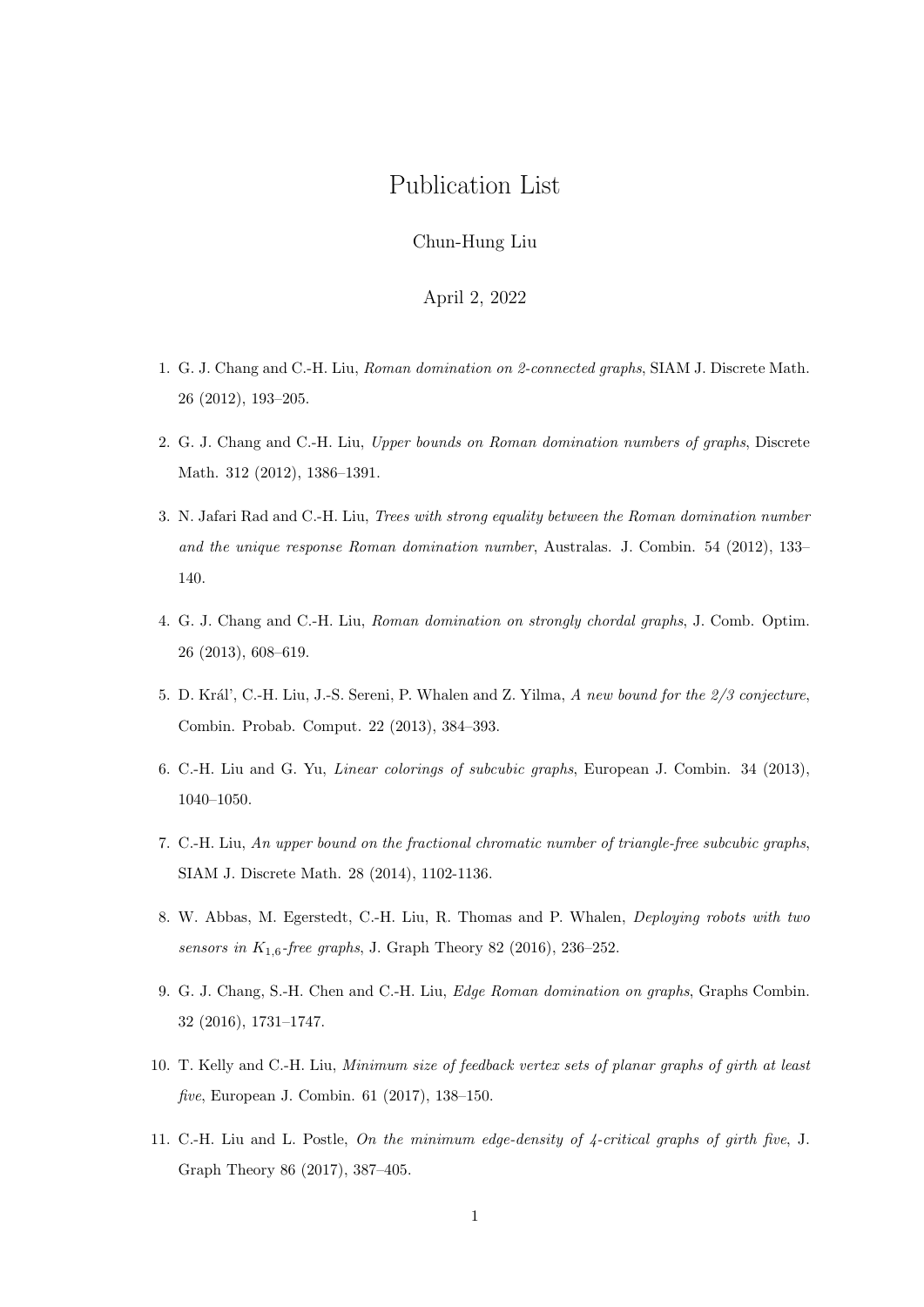- 12. C.-H. Liu and J. Ma, *Cycle lengths and minimum degree of graphs*, J. Combin. Theory Ser. B 128 (2018), 66–95.
- 13. C.-H. Liu and S. Oum, *Partitioning H-minor free graphs into three subgraphs with no large components*, J. Combin. Theory Ser. B 128 (2018), 114–133.
- 14. M. Chudnovsky, R. Kim, C.-H. Liu, P. Seymour and S. Thomass´e, *Domination in tournaments*, J. Combin. Theory Ser. B 130 (2018), 98–113.
- 15. I. Choi, C.-H. Liu and S. Oum, *Characterization of cycle obstruction sets for improper coloring planar graphs*, SIAM J. Discrete Math. 32 (2018), 1209–1228.
- 16. T. Kelly and C.-H. Liu, *Size of the largest induced forest in subcubic graphs of girth at least four and five*, J. Graph Theory 89 (2018), 457–478.
- 17. C.-H. Liu and R. Thomas, *Excluding subdivisions of bounded degree graphs*, J. Combin. Theory Ser. B 134 (2019), 1–35.
- 18. M. Chudnovsky, C.-H. Liu, O. Schaudt, S. Spirkl, N. Trotignon and K. Vušković, *Triangle-free graphs that do not contain an induced subdivision of K*<sup>4</sup> *are 3-colorable*, J. Graph Theory 92 (2019), 67–95.
- 19. C.-H. Liu, *Recent progress on well-quasi-ordering graphs*, Well-Quasi Orders in Computation, Logic, Language and Reasoning. Trends in Logic (Studia Logica Library) 53 (2020), 161–188.
- 20. Z. Dvoˇr´ak, T. Huynh, G. Joret, C.-H. Liu and D. R. Wood, *Notes on graph product structure theory*, 2019-2020 MATRIX Annals. MATRIX Book Series, vol. 4 (2021), 515–533.
- 21. C.-H. Liu, *Asymptotic dimension of minor-closed families and beyond*, Proceedings of the 2021 ACM-SIAM Symposium on Discrete Algorithms (SODA), (2021), 1997–2013.
- 22. C.-H. Liu, *Packing and covering immersions in 4-edge-connected graphs*, J. Combin. Theory Ser. B 151 (2021), 148–222.
- 23. C.-H. Liu and D. R. Wood, *Clustered variants of Hajós' conjecture*, J. Combin. Theory Ser. B 152 (2022), 27–54.
- 24. C.-H. Liu, *A global decomposition theorem for excluding immersions in graphs with no edge-cut of order three*, J. Combin. Theory Ser. B 154 (2022), 292–335.
- 25. J. Gao, Q. Huo, C.-H. Liu and J. Ma, *A unified proof of conjectures on cycle lengths in graphs*, Int. Math. Res. Not. (in press), doi:10.1093/imrn/rnaa324.